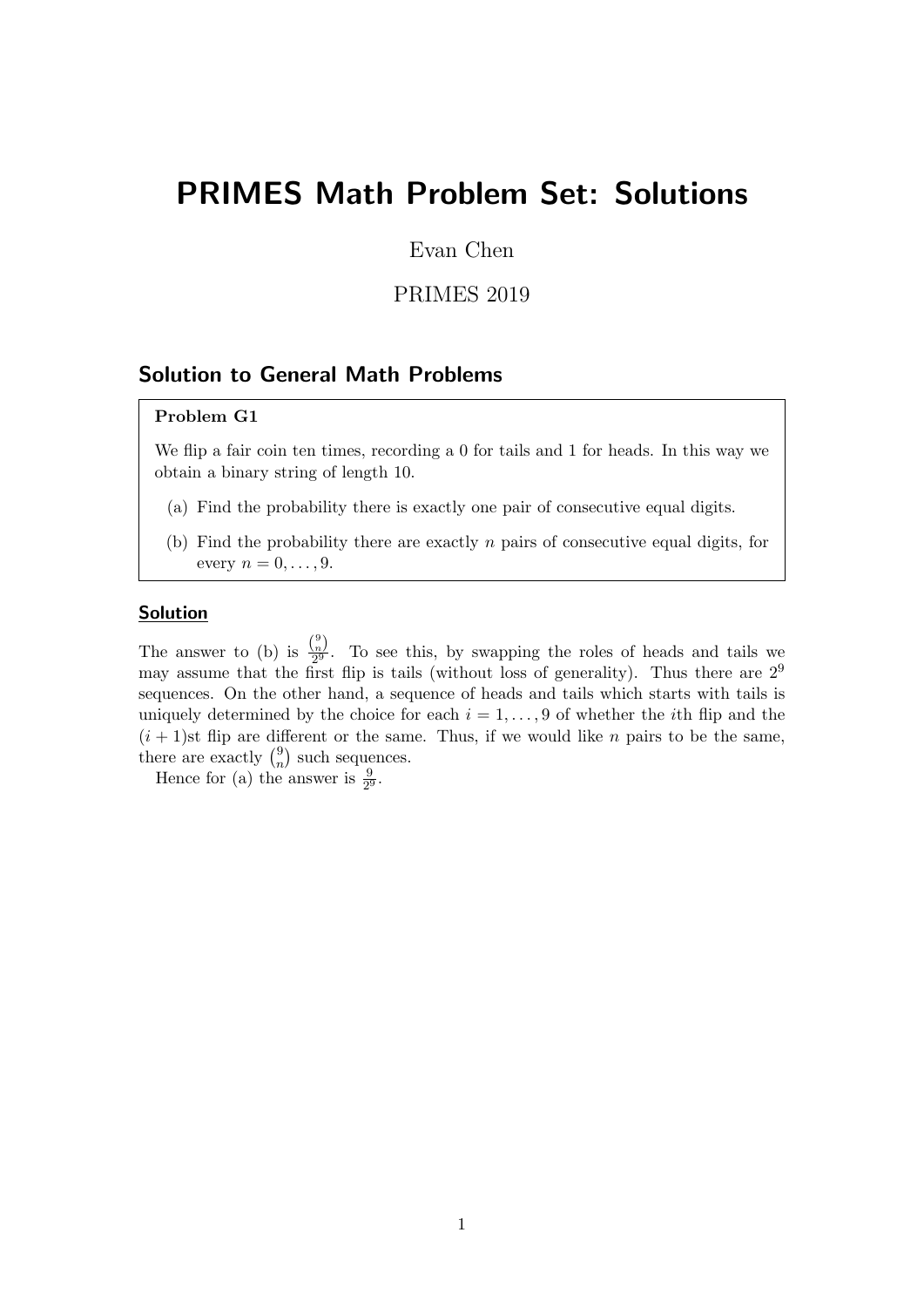For which positive integers  $p$  is there a nonzero real number  $t$  such that

$$
t + \sqrt{p}
$$
 and  $\frac{1}{t} + \sqrt{p}$ 

are both rational?

# Solution

The answer is that  $p$  must either be a square or one more than a perfect square.

If p is a perfect square, then  $t = 1$  works. If  $p = k^2 + 1$  for some integer k, then  $t = k - \sqrt{p}$  works, since  $\frac{1}{t} = -(k + \sqrt{p}).$ 

Now assume p is not a square but such t exists. Let  $t + \sqrt{p} = a$  and  $1/t + \sqrt{p} = b$  for rational  $a$  and  $b$ , so that

$$
1 = (a - \sqrt{p})(b - \sqrt{p}) = -(a + b)\sqrt{p} + (ab + p).
$$

Since  $\sqrt{p}$  is irrational, this can only happen if  $a + b = 0$ . Then the above equation reads  $1 = p - a^2$ , so  $p = a^2 + 1$  (and clearly a has to be an integer).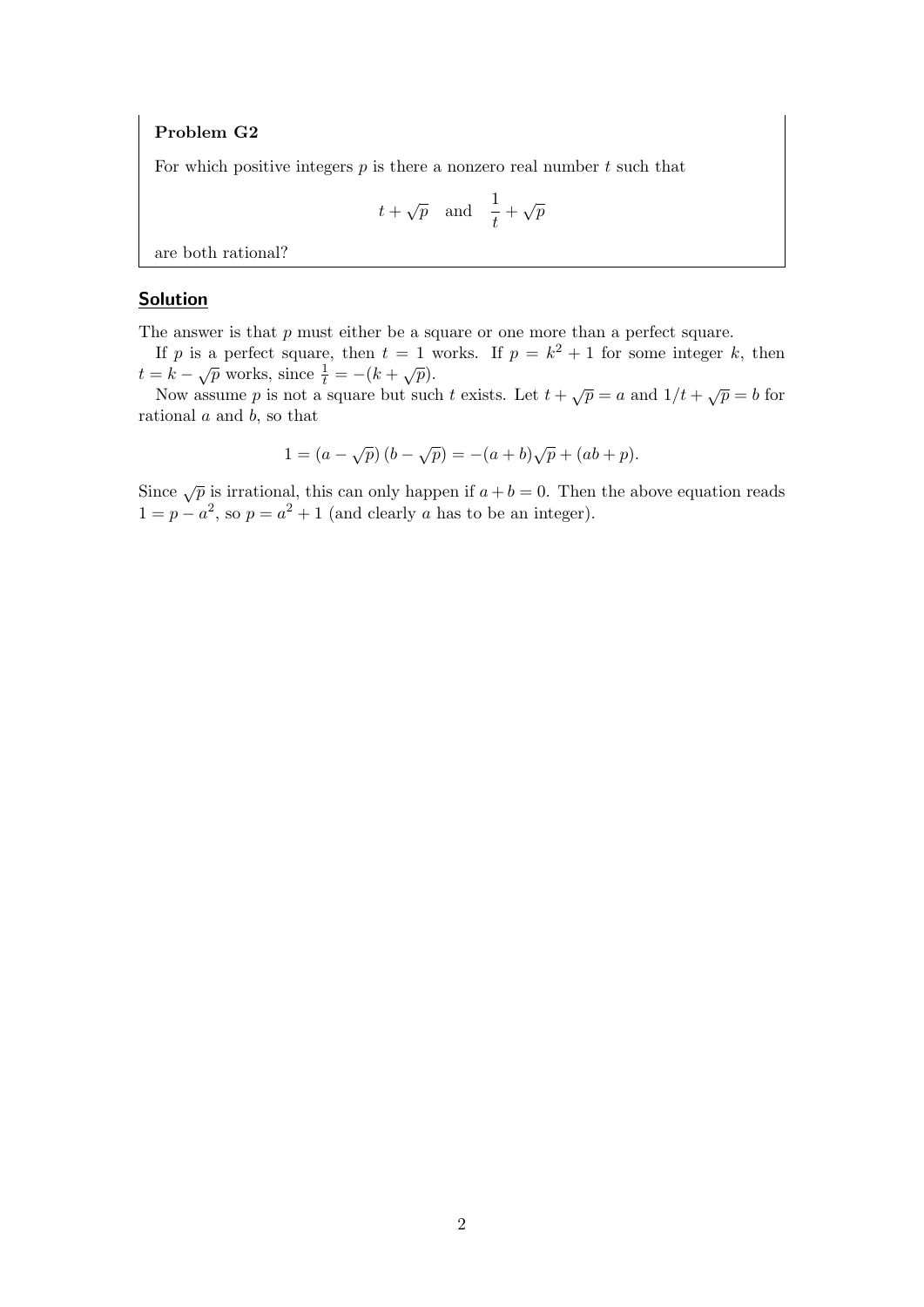Points A and B are two opposite vertices of a regular octahedron. An ant starts at point A and, every minute, walks randomly to a neighboring vertex.

- (a) Find the expected (i.e. average) amount of time for the ant to reach vertex B.
- (b) Compute the same expected value if the octahedron is replaced by a cube (where  $A$  and  $B$  are still opposite vertices).

# Solution

For (a): we let x denote the expected value of the number of steps starting from  $A$ . Moreover, we let  $y$  denote the expected value of the number of steps starting from one of the four vertices other than  $A$  or  $B$  (these are equal by symmetry). Then we have

$$
x = y + 1
$$
  

$$
y = \frac{x + y + y + 0}{4} + 1.
$$

Solving we get  $y = 5$  and  $x = 6$ . Hence the answer is 6 minutes.

For (b): let x denote the expected value starting from  $A, y$  the expected value starting from a neighbor of  $A$ ,  $z$  the expected value starting from a neighbor of  $B$ . Then

$$
x = y + 1
$$
  
\n
$$
y = \frac{x + z + z}{3} + 1
$$
  
\n
$$
z = \frac{y + y + 0}{3} + 1.
$$

Solving gives  $(x, y, z) = (10, 9, 7)$ , so the answer is 10 minutes.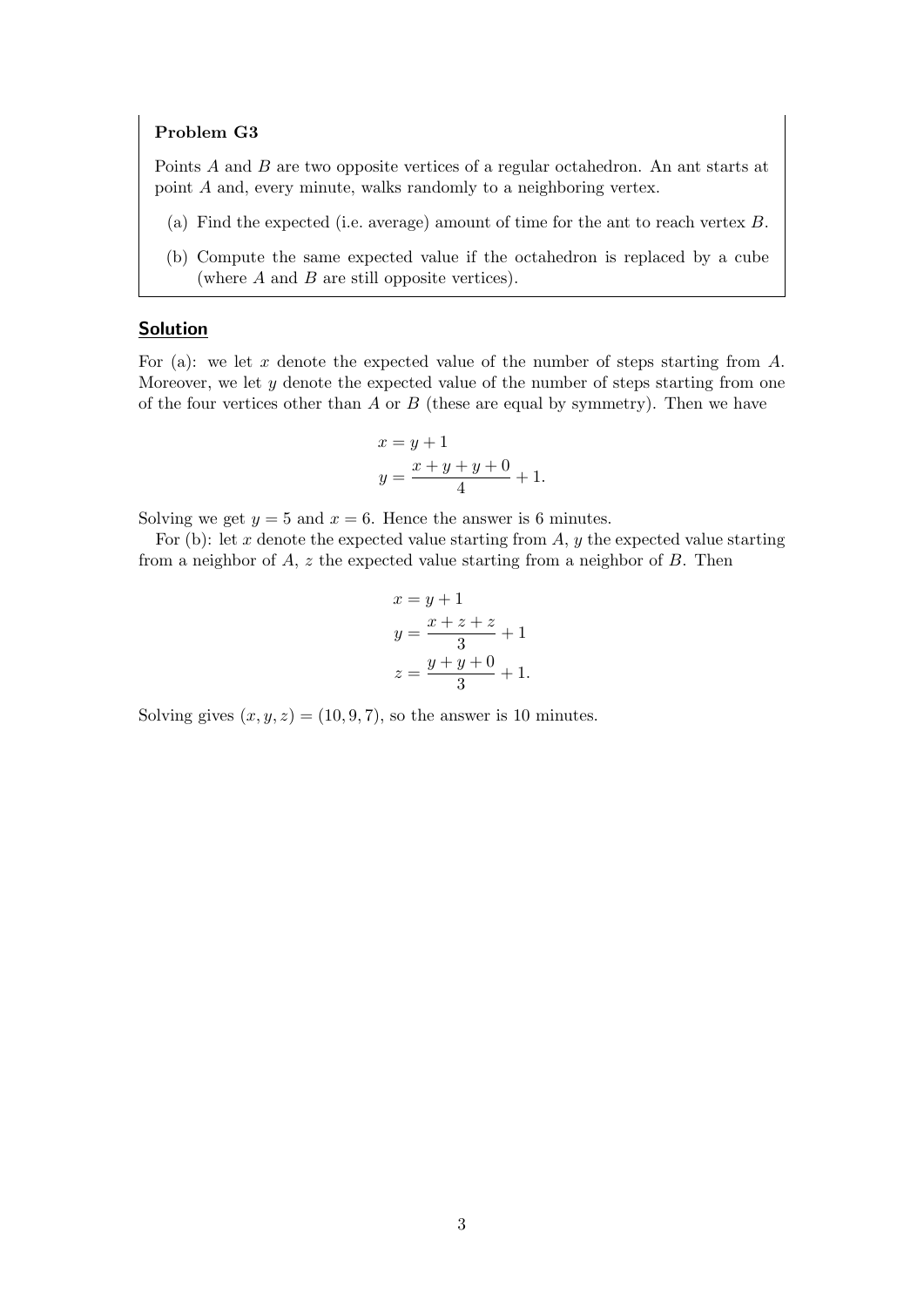For a positive integer n, let  $f(n)$  denote the smallest positive integer which neither divides *n* nor  $n + 1$ .

- (a) Find the smallest n for which  $f(n) = 9$ .
- (b) Is there an *n* for which  $f(n) = 2018$ ?
- (c) Which values can  $f(n)$  take as n varies?

#### Solution

For part (a), note that such an n should satisfy

$$
n \equiv -1 \text{ or } 0 \pmod{7}
$$
  

$$
n \equiv -1 \text{ or } 0 \pmod{8}.
$$

By the Chinese remainder theorem, we conclude

$$
n \in \{-1, 0, 7, 7^2 - 1\} \equiv \{0, 7, 48, 55\} \pmod{56}.
$$

Thus the first few candidates for n are  $n \in \{0, 7, 48, 55, 56, 63, 104, 111, 112, 119, \ldots\}$ . We need an n such that  $15 | n(n+1)$  and  $9 \nmid n(n+1)$ . A calculation then shows the value  $n = 119$  works and is the smallest possible.

The answer to (b) is yes as  $2018 = 2 \cdot 1009$  is twice a prime. This will be a corollary of part (c) to follow, but we comment that it suffices to pick n such that  $n + 1 \equiv 0$ (mod 1009) and  $n \equiv 0 \pmod{r}$  for any  $1 < r < 2018$  with  $r \neq 1009$ .

As for (c), we claim  $f(n)$  should be twice a prime or a prime power other than 2. These will be repeated applications of Chinese remainder theorem. To prove that these work:

- To get n such that  $f(n) = 2p$  for p an odd prime, pick n such that  $n \equiv 0 \pmod{r}$ for any number  $1 < r < 2p$  and  $r \neq p$ , but  $n + 1 \equiv 0 \pmod{p}$ .
- To get *n* such that  $f(n) = p^e$  for *p* a prime and  $p^e \neq 2$ , pick *n* such that  $n \equiv 0$ (mod r) for any  $1 < r < p^e$  not divisible by p, but  $n + 1 \equiv p^{e-1} \pmod{p^e}$ .

Next, we claim that we never have  $f(n) = ab$  if  $gcd(a, b) = 1$  and  $min(a, b) > 2$ . The proof is by contradiction. Indeed, note that 2a and 2b are strictly less than  $f(n)$ , so 2a divides either n or  $n+1$ , similarly 2b divides either n or  $n+1$ . If n is even, then we find 2a and 2b both divide n, and since  $gcd(a, b) = 1$  we have  $lcm(2a, 2b) = 2ab$  divides n, contradiction. The case where  $n + 1$  is even is exactly the same.

We now show (again by contradiction) we cannot have  $f(n) = 2p^e$  for any odd prime p and  $e \geq 2$ . The numbers 2p and  $p^e$  are strictly less than  $f(n)$ , and so if p divides n (and hence not  $n + 1$ ) we have  $lcm(2p, p^e) = 2p^e$  dividing n, contradiction. Again the case where p divides  $n + 1$  instead is similar. This completes the proof.

Finally, it's easy to see  $f(n) \neq 2$  for any n.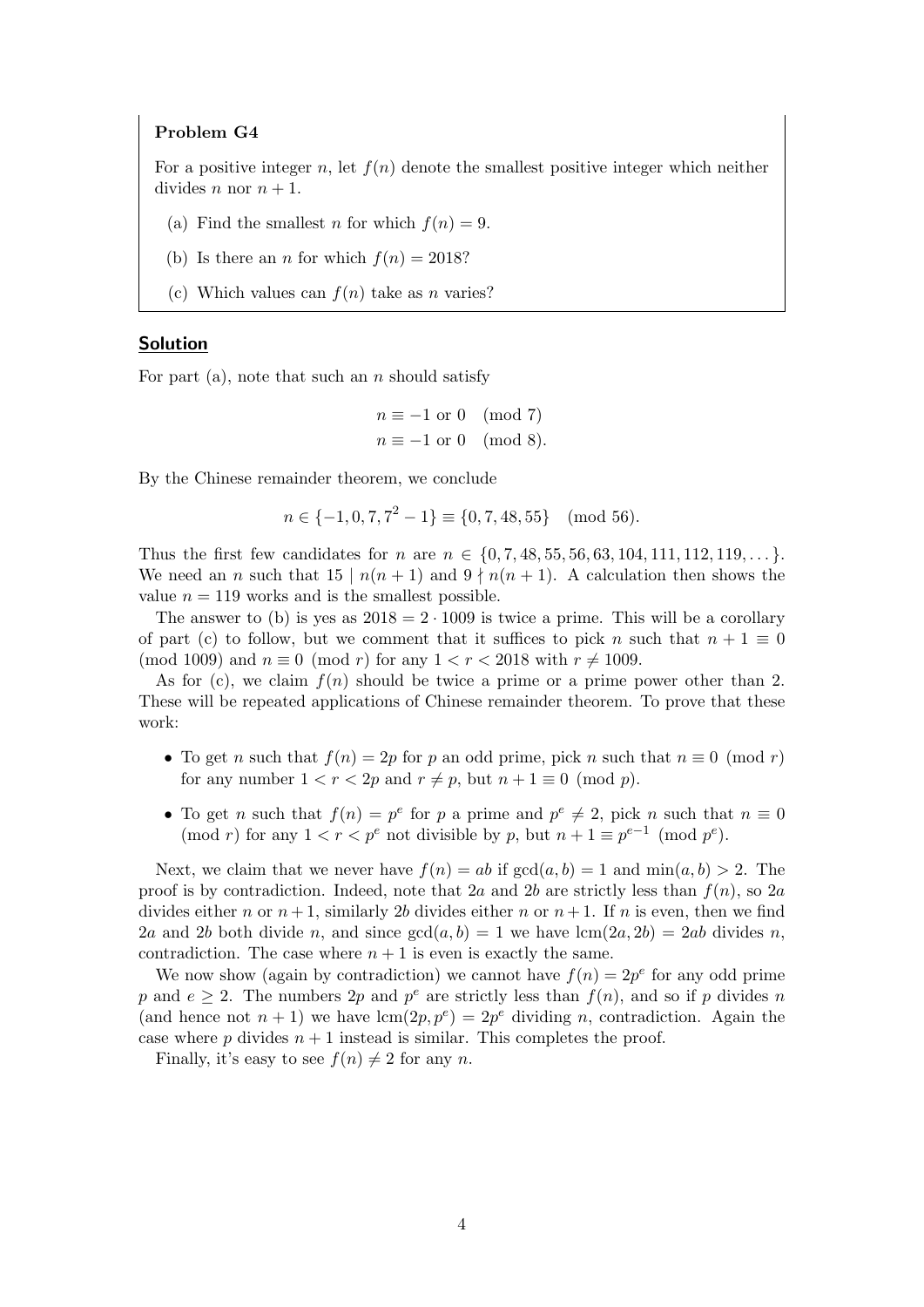A pile with  $n \geq 3$  stones is given. Two players Alice and Bob alternate taking stones, with Alice moving first. On a turn, if there are  $m$  stones left, a player loses if m is prime; otherwise he/she may pick a divisor  $d \mid m$  such that  $1 < d < m$  and remove d stones from the pile.

- (a) Which player wins for  $n = 6$ ,  $n = 8$ ,  $n = 10$ ?
- (b) Determine the winning player for all  $n$ .

## Solution

We claim that Alice wins if and only if n is even and  $n \neq 2^{2k+1}$  for any  $k \geq 0$ . The proof is by (strong) induction on  $n$ .

We take the base case as those situations where  $n$  is prime, which clearly work (as  $2 = 2^{2 \cdot 0 + 1}$  and the rest of the primes are odd). The inductive step requires several cases:

- Suppose a player is faced with an odd number n. Then they must subtract an odd divisor d, so  $n - d$  is even. Moreover,  $n - d$  is divisible by d, so it is not a power of 2. Thus by induction hypothesis  $n - d$  is winning for their opponent.
- Suppose a player is faced with  $n = 2^{2k+1}$ . Then they must subtract an even divisor d to get the even number  $n - d$ , which is not an odd power of 2 (it is a power of 2 only if  $d = 2^{2k}$ , but then  $n - d = 2^{2k}$ ). Thus by induction hypothesis  $n - d$  is winning for their opponent.
- Suppose on the other hand a player is faced with  $n = 2^{2k}$ . They may choose  $d = 2^{2k-1}$  so  $n - d = 2^{2k-1}$  is losing for their opponent by induction hypothesis.
- Finally, suppose a player is faced with an even  $n$  which is not a power of 2. Then they may subtract some odd divisor d, to get an odd number  $n - d$  which is losing for their opponent.

In particular, as for (a), Alice wins for  $n = 6$  and  $n = 10$  but loses when  $n = 8$ .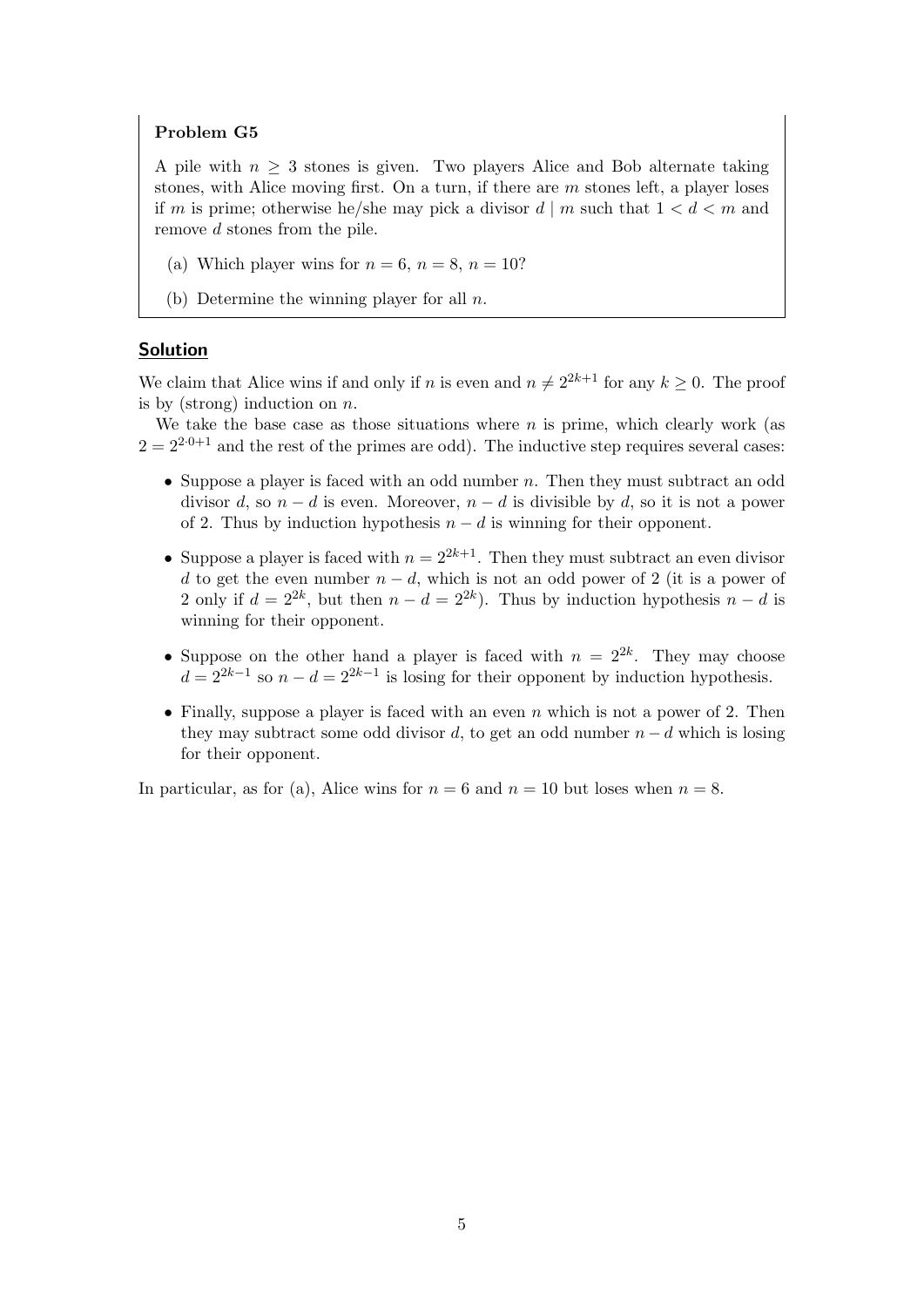A perfect power is an integer of the form  $b^n$ , where  $b, n \geq 2$  are integers. Consider matrices  $2 \times 2$  whose entries are perfect powers; we call such matrices good.

- (a) Find an example of a good matrix with determinant 2019.
- (b) Do there exist any such matrices with determinant 1? If so, comment on how many there could be. (Possible hint: use the theory of Pell equations.)

#### Solution

For (a), since  $2019 = 3.673 = 338^2 - 335^2$ , we find that  $\begin{bmatrix} 2^2 & 67^2 \\ 5 & 160^2 \end{bmatrix}$ 5 <sup>2</sup> 169<sup>2</sup> is one such example. For (b), the matrix  $\begin{bmatrix} 4 & 27 \\ 25 & 169 \end{bmatrix}$  is one such example, found by using  $25 \cdot 27 = 26^2 - 1$ . Another example is  $\begin{bmatrix} 33^2 & 8 \\ 252 & 0 \end{bmatrix}$  $35^2$  9 . More generally, if  $m \geq 1$  is an integer and √

$$
(3 + 2\sqrt{2})^{2m+1} = 3x_m + 2y_m\sqrt{2}
$$

for integers  $x_m$  and  $y_m$ , then  $9x_m^2 - 8y_m^2 = 1$  by multiplying by the conjugate (or by Pell equations). Thus

$$
\det \begin{bmatrix} x_m^2 & 8 \\ y_m^2 & 9 \end{bmatrix} = 1
$$

and so there are infinitely many examples.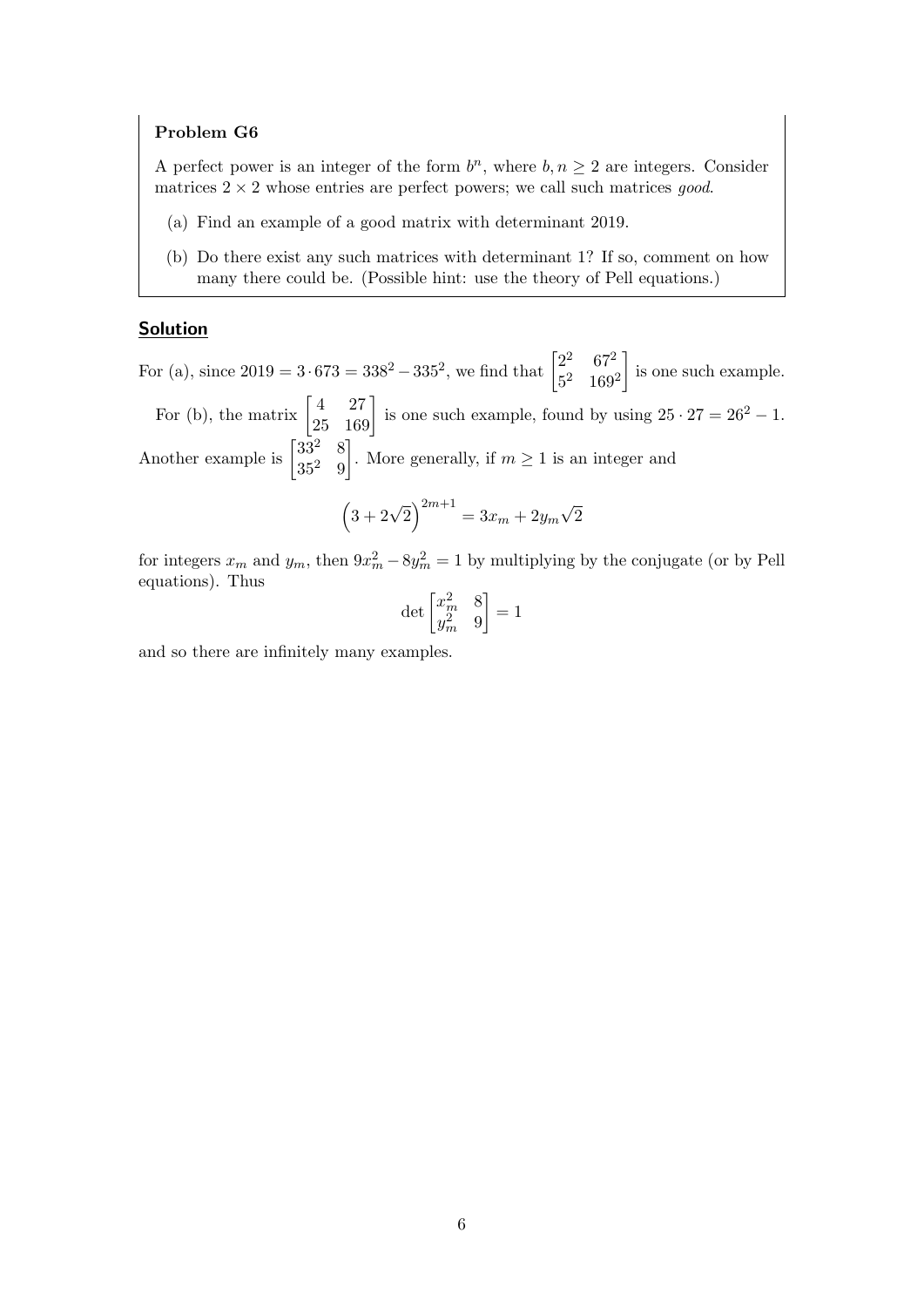We consider a fixed triangle *ABC* with side lengths  $a = BC$ ,  $b = CA$ ,  $c = AB$ , and a variable point X in the interior. The lines through X parallel to  $\overline{AB}$  and  $\overline{AC}$ , together with line  $\overline{BC}$ , determine a triangle  $T_a$ . The triangles  $T_b$  and  $T_c$  are defined in a similarly way, as shown in the figure.



Let  $S$  and  $p$  denote the average area and perimeter, respectively, of the three triangles  $T_a$ ,  $T_b$ ,  $T_c$ .

- (a) Determine all possible values of  $S$  as  $X$  varies, in terms of  $a, b, c$ .
- (b) Determine all possible values of p as X varies, in terms of a, b, c.

# Solution

For (a), we let X have barycentric coordinates  $(x, y, z)$  with respect to  $\triangle ABC$ , subject to  $x + y + z = 1$ . Letting brackets denote area, note that

$$
[T_a] + [T_b] + [T_c] + [ABC] = ((1 - x)^2 + (1 - y)^2 + (1 - z)^2) [ABC]
$$

since  $(1-x)^2[ABC]$  corresponds to the area of the triangle formed by lines AB, AC, and the line through X parallel to  $\overline{BC}$ . Thus, we have

$$
S = \frac{(1-x)^2 + (1-y)^2 + (1-z)^2 - 1}{3} \cdot [ABC].
$$

We claim that S achieves its minimum when  $x = y = 1/3$ . To see this, write  $(1 (x+2)^2 + (1-y)^2 + (x+y)^2 = x^2 - x + (x-1)y + y^2$ ; for any given x this is minimal when  $y=\frac{1-x}{2}$  $\frac{-x}{2}$ , and so substituting and minimizing x we find  $x = y = 1/3$ . Alternatively, one can simply apply Jensen's inequality on the function  $t \mapsto (1-t)^2$ ,

Either way, we achieves a minimum value of

$$
\frac{3 \cdot (2/3)^2 - 1}{3} \cdot [ABC] = \frac{1}{9} [ABC]
$$

when X is the centroid of triangle ABC. Also, as  $x \to 1^-$  and  $y, z \to 0^+$  the value of S approaches  $\frac{1}{3}[ABC]$  (and this is clearly best possible, since  $[T_a] + [T_b] + [T_c] < [ABC]$  at all times). Thus for continuity reasons the answer to (a) is

$$
S\in\left[\frac{[ABC]}{9},\frac{[ABC]}{3}\right).
$$

Here  $[ABC] = \sqrt{\frac{1}{16}(a+b+c)(-a+b+c)(a-b+c)(a+b-c)}$  by Heron's formula.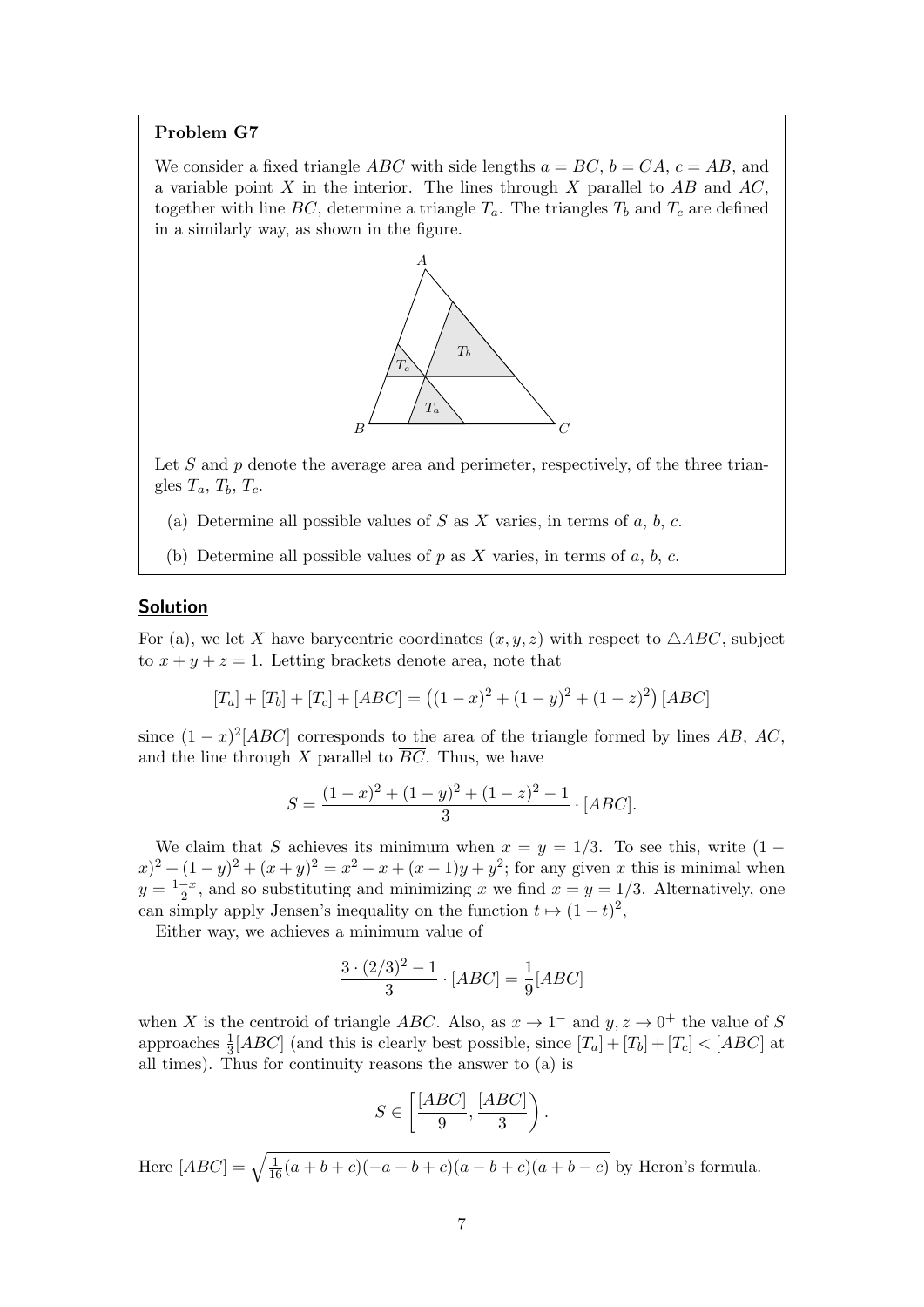For (b), the value of p is always equal to one-third of the perimeter of  $\triangle ABC$ , i.e.  $p=\frac{1}{3}$  $\frac{1}{3}(a+b+c)$ . Note that the sides of  $T_a$ ,  $T_b$ ,  $T_c$  which are parallel to  $BC$  have length summing to the length of BC. Consequently, the total perimeter coincides with that of  $\triangle ABC$ .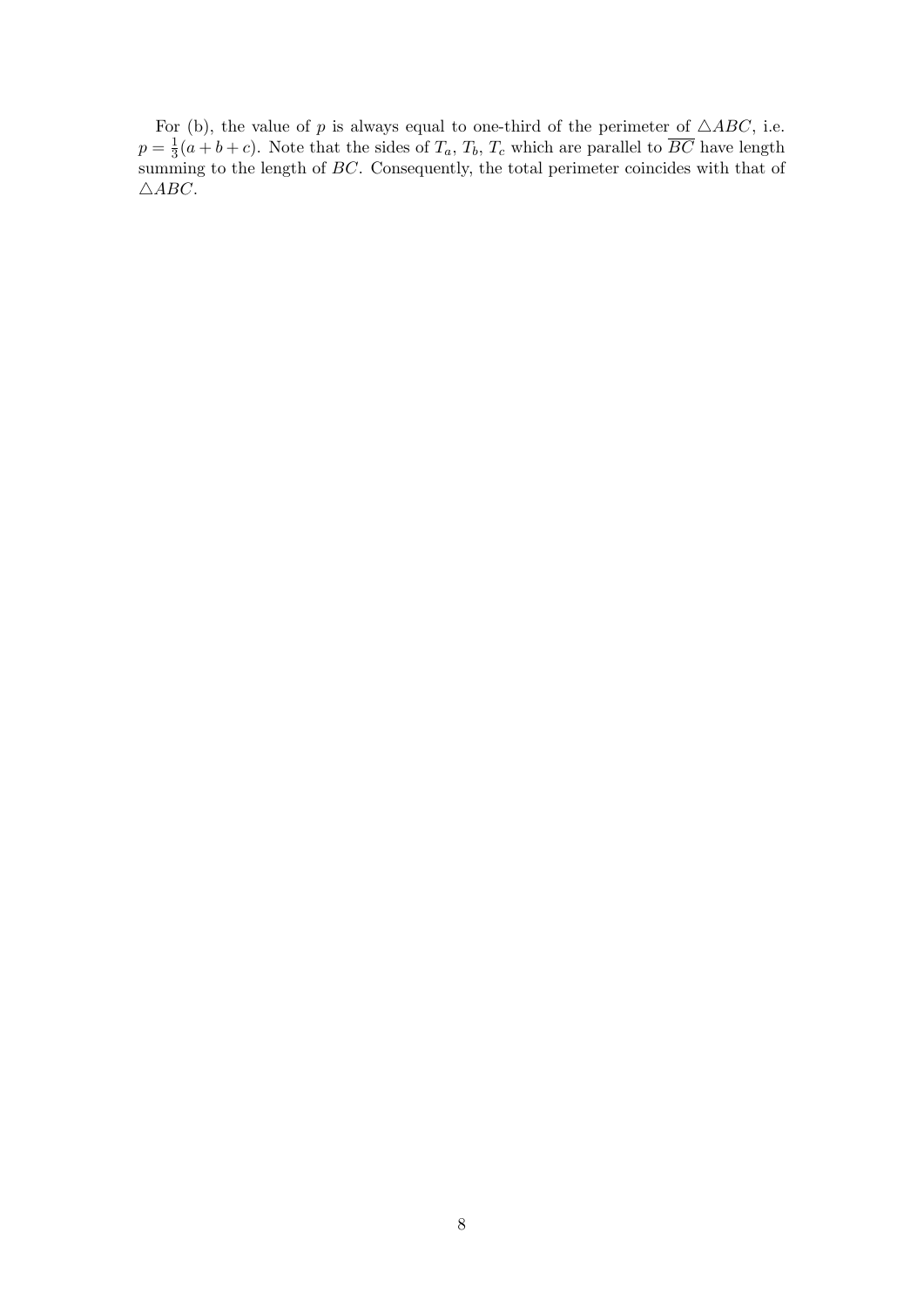# Solution to Advanced Math Problems

## Problem M1

Let  $\alpha =$  $\sqrt{2} + \sqrt{3}$  and let  $V = \mathbb{Q}(\alpha)$  be the field generated by  $\alpha$  over  $\mathbb{Q}$ , regarded as a Q-vector space. Let  $T: V \to V$  be given by multiplication by  $\alpha$ .

- (a) Find dim  $V$ .
- (b) Let  $W =$  $\sqrt{2}\mathbb{Q} \oplus \sqrt{3}\mathbb{Q}$ . Show that  $V = W \oplus T(W)$ . Give a basis of  $T(W)$ .
- (c) Compute the determinant of T.

# **Solution**

For (a), we have dim  $V = 4$ . Here are two ways to see this:

- Since  $\alpha$  has minimal polynomial  $P(X) = (X^2 5)^2 24$  (irreducible over  $\mathbb{Z}$ ), we have a basis  $\{1, \alpha, \alpha^2, \alpha^3\}.$
- Alternatively, we note that  $V \ni \frac{1}{2}$ at  $V \ni \frac{1}{2}(\alpha^2 - 5) = \sqrt{6}$ . Then  $\sqrt{6}\alpha = 2\sqrt{3} + 3\sqrt{2}$ , and Alternatively, we note that  $V = \frac{1}{2}(\alpha - 3) = \sqrt{6}$ . Then  $\sqrt{6\alpha} = 2\sqrt{3} + 3\sqrt{2}$ , and  $\alpha = 2\sqrt{3} + 3\sqrt{2}$ , and  $\alpha = \sqrt{2}$  and  $(3 - \sqrt{6})\alpha = \sqrt{3}$  are also in V. As the numbers  $\{1,\sqrt{2},\sqrt{3},\sqrt{6}\}\$ are linearly independent over  $\mathbb Q$  (and clearly span V), they form another basis of V.

Using the latter basis, it's easy to see that  $V = W \oplus T(W)$ , since  $W =$  $\sqrt{2} \mathbb{Q} \oplus \sqrt{3} \mathbb{Q},$ then

$$
T(W) = (\sqrt{2}\alpha)\mathbb{Q} \oplus (\sqrt{3}\alpha)\mathbb{Q} = (2 + \sqrt{6})\mathbb{Q} \oplus (3 + \sqrt{6})\mathbb{Q} = \mathbb{Q} \oplus \sqrt{6}\mathbb{Q}
$$

and in particular a basis of  $T(W)$  is simply  $\{1,$ √ 6}.

Those familiar with algebraic number theory may recognize det  $T = 1$  immediately as the product of the roots of  $P(X)$ . One can also do this computation in the basis  $\{1, \sqrt{2}, \sqrt{3}, \sqrt{6}\}\$ in which T takes the matrix form

$$
T = \begin{bmatrix} 0 & 2 & 3 & 0 \\ 1 & 0 & 0 & 3 \\ 1 & 0 & 0 & 2 \\ 0 & 1 & 1 & 0 \end{bmatrix}
$$

and det  $T = 1$ .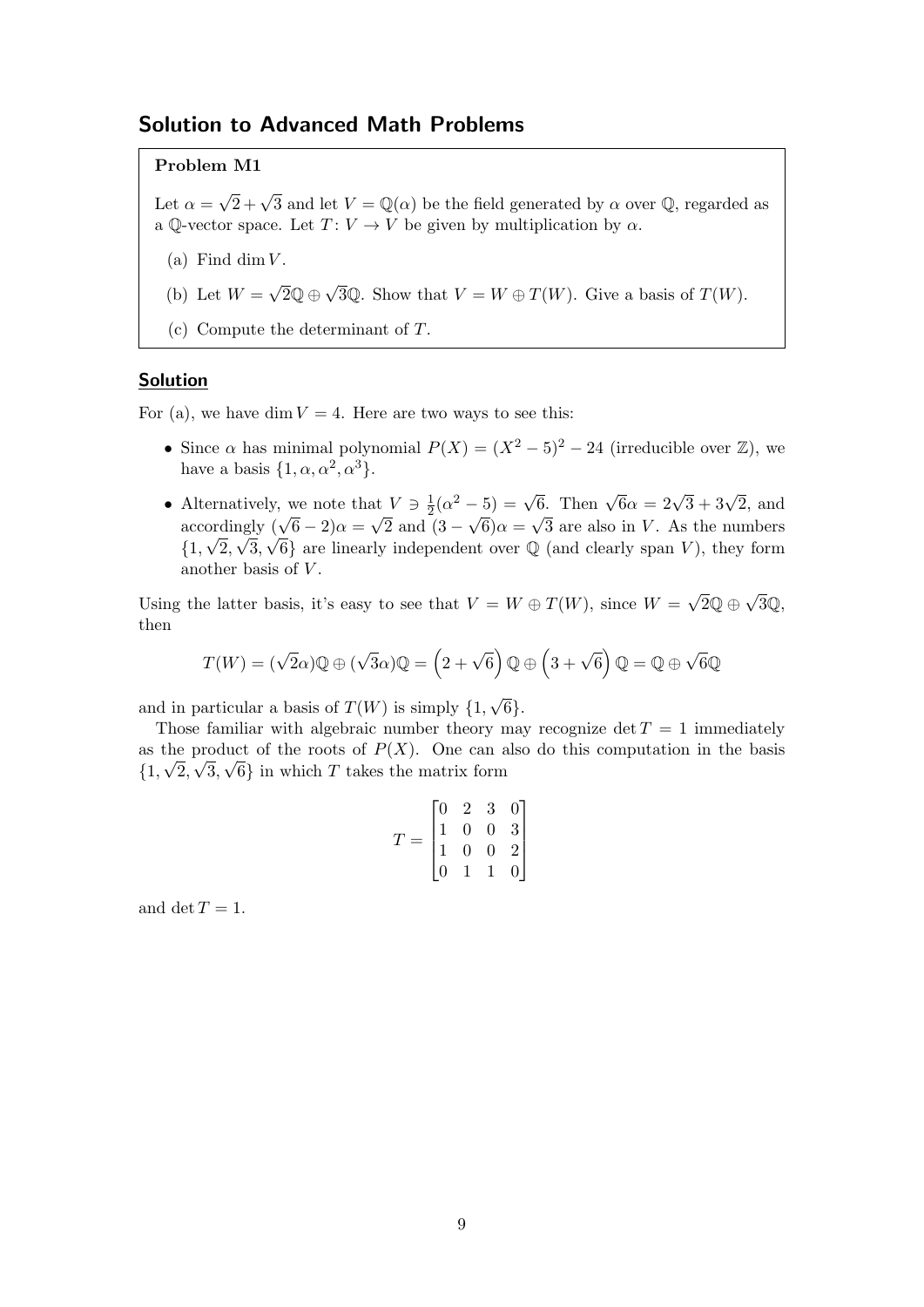Let n be a positive integer. We denote by  $I_n$  the  $n \times n$  identity matrix. Let G be a group of  $n \times n$  matrices with real entries and determinant 1 (under matrix multiplication).

Suppose that any sequence of matrices in  $G$  which converges to  $I_n$  is eventually constant. Show that for any  $A > 0$ , the subset of G with entries in  $[-A, A]$  is finite.

# Solution

The condition states that  $I_n$  is an isolated point of  $G$ .

Assume for contradiction that for some  $A > 0$ , there are infinitely many matrices in G with all entries bounded by A. Then, by Bolzano-Weierstrass theorem (applied on the  $n^2$  entries), there should exist an infinite sequence  $\gamma_1, \gamma_2, \ldots$  of distinct matrices in G which converges to some matrix  $\rho$ . Since  $\det(\gamma_i) = 1$  for each i, it follows  $\det \rho = 1$ as well.

Then the sequence  $\gamma_n \gamma_{n+1}^{-1}$  (in G) converges to the identity matrix  $I_n$ . However, since  $I_n$  is an isolated point, it follows that  $\gamma_n = \gamma_{n+1}$  for all large enough n, contradicting the assumption the  $\gamma_i$  were distinct.

Remark M2.1. The converse is also obviously true, and both conditions are equivalent to G being a discrete subgroup of  $SL_n(\mathbb{R})$ . For  $n = 2$ , such a group is called a *Fuchsian* group, which arises in the study of modular forms.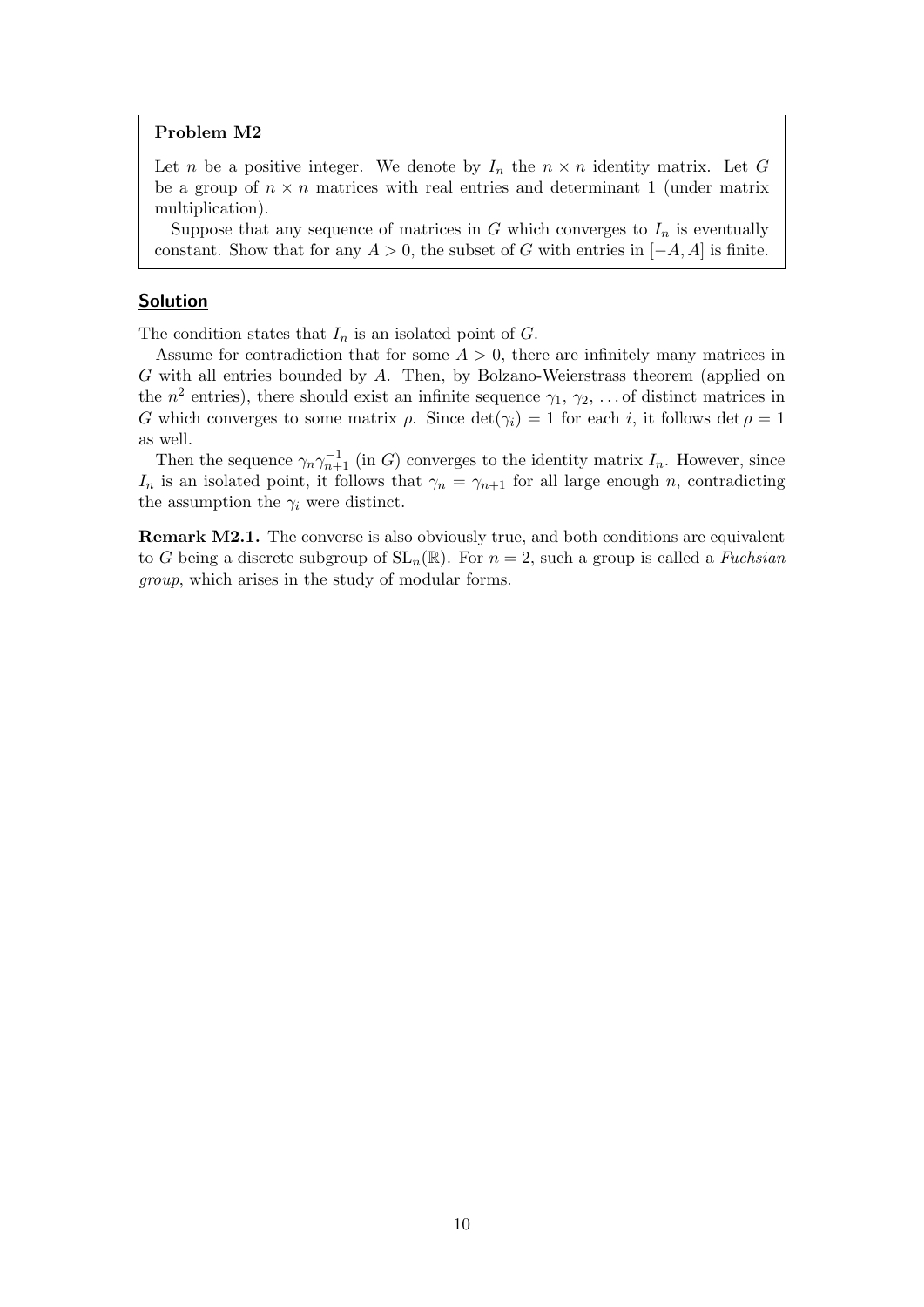(a) If  $d \geq 0$  is an integer, evaluate

$$
\lim_{n\to\infty}\int_{[0,1]^n}\left[\frac{x_1^2+\cdots+x_n^2}{n}\right]^d\,\mathrm{d}x_1\ldots\mathrm{d}x_n.
$$

(b) Evaluate

$$
\lim_{n \to \infty} \int_{[0,1]^n} \cos \left[\frac{x_1^2 + \dots + x_n^2}{n} \cdot \pi\right] dx_1 \dots dx_n.
$$

# Solution

We first show the answer to (a) is  $(1/3)^d$ , and state this explicitly as the following lemma.

**Lemma M3.1.** For any integer  $d \geq 0$ ,

$$
\lim_{n \to \infty} \int_{[0,1]^n} \left[ \frac{x_1^2 + \dots + x_n^2}{n} \right]^d \, \mathrm{d}x_1 \dots \mathrm{d}x_n = \left( \frac{1}{3} \right)^d.
$$

Proof. To see this, fix d and consider expanding the multinomial coefficient. There will be some terms of the form

$$
d! \int_{[0,1]^n} x_{i_1}^2 x_{i_2}^2 \dots x_{i_d}^2 = \left(\frac{1}{3}\right)^d
$$

where  $i_1 < i_2 < \cdots < i_d$ . The number of such terms is  $\binom{n}{d}$  $\binom{n}{d} = \frac{n^d}{d!} + O(n^{d-1}).$  There are other terms where  $x_i$ 's are repeated, but the contribution of each such term is clearly bounded by 1 and there are  $O(n^{d-1})$  such terms as well. This proves the claim.  $\Box$ 

The answer to  $(b)$  is  $1/2$ . We contend that:

**Lemma M3.2.** For any continuous function  $f : [0, 1] \rightarrow \mathbb{R}$ ,

$$
\lim_{n} \int_{[0,1]^{n}} f\left(\frac{x_1^2 + \dots + x_n^2}{n}\right) = f(1/3).
$$

*Proof.* The Stone-Weierstrass theorem implies we can approximate the function  $f$  by a series  $f(x) = \sum_{d} a_d x^d$ , and the above lemma implies that

$$
\int_{[0,1]} \sum_{d} a_d \left( \frac{x_1^2 + \dots + x_n^2}{n} \right)^d = \sum_{d} a_d (1/3)^d = f(1/3).
$$

Picking  $f(t) = \cos(t\pi)$ , we get the answer  $f(1/3) = \cos(\pi/3) = \frac{1}{2}$ .

Remark M3.3. This is related to the law of large numbers: consider the random variable X distributed as  $t^2$  dt for  $t \in [0,1]$ . Then  $\int_{[0,1]^n}$  $rac{x_1^2 + \dots + x_n^2}{n}$  corresponds to the mean when X is sampled n times, and thus "converges rapidly" to 1/3 as  $n \to \infty$ .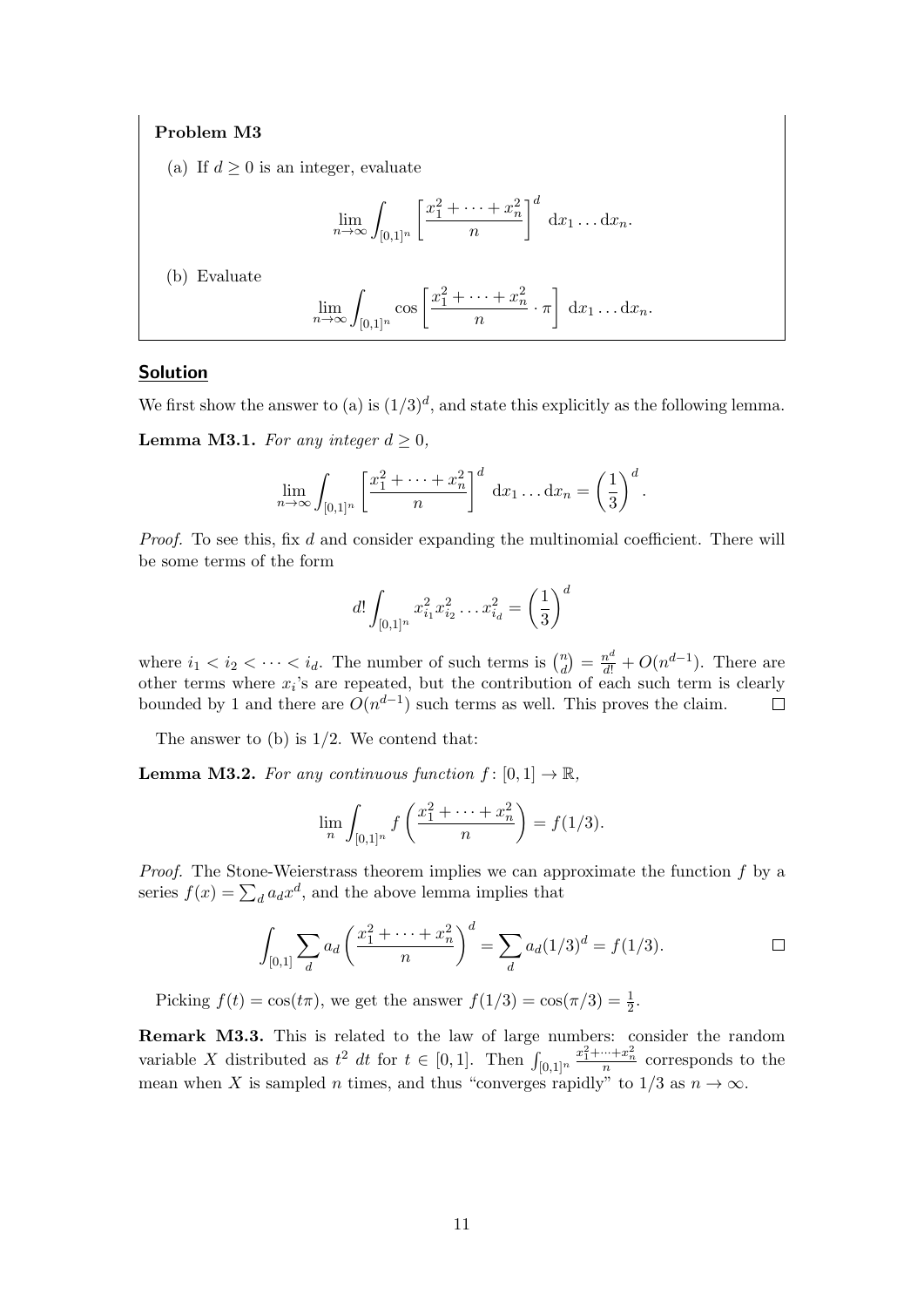Let n be a fixed positive integer. We choose positive integers  $t_1, \ldots, t_n$  (not necessarily distinct) and for each integer  $r$ , we let  $a_r$  denote the number of subsets  $I \subseteq \{1, \ldots, n\}$  for which  $\sum_{i \in I} t_i = r$  (this includes  $I = \emptyset$  when  $r = 0$ ). Consider the sum

$$
\sum_{r \in \mathbb{Z}} a_r^2.
$$

- (a) Find the minimum possible value of this sum over all choices of  $(t_1, \ldots, t_n)$ , as a function of n.
- (b) Find the maximum possible value of this sum over all choices of  $(t_1, \ldots, t_n)$ , as a function of n. (Possible hint: Sperner's theorem.)

#### Solution

We claim that the best bounds are

$$
2^n \le \sum_r a_r^2 \le \binom{2n}{n}.
$$

The quantity  $\sum_{r} a_r^2$  counts the number of pairs of subsets  $(I, J)$  such that  $\sum_{i \in I} t_i =$  $\sum_{j\in J} t_j$ . We call such pairs good.

The lower bound is clear, since pairs with  $I = J$  are always good Equality can be achieved by letting  $t_k = 2^k$  for every k so that these are the only such good pairs.

The upper bound is achieved by letting  $t_k = 1$  for all k, so we now prove that this is the largest possible. There is a correspondence between pairs  $(I, J)$  and

$$
K(I,J) = I \cup (\overline{J} + n) \subseteq \{1, \ldots, 2n\}
$$

where  $\overline{J}$  is the complement of  $J$  in  $\{1,\ldots,n\}$ . Under this correspondence,  $(I, J)$  if and only if

$$
\sum_{k \in K(I,J)} t_k = t_1 + \cdots + t_n.
$$

where we define  $t_{n+1} = t_1, t_{n+2} = t_2, \ldots, t_{2n} = t_n$ .

Because the  $t_i$  were given to be positive, no  $K(I, J)$  from good  $(I, J)$  can be a subset of another. By Sperner's theorem, there are at most  $\binom{2n}{n}$  $\binom{2n}{n}$  of them.

Remark M4.1. This question was suggested by Ankan Bhattacharya.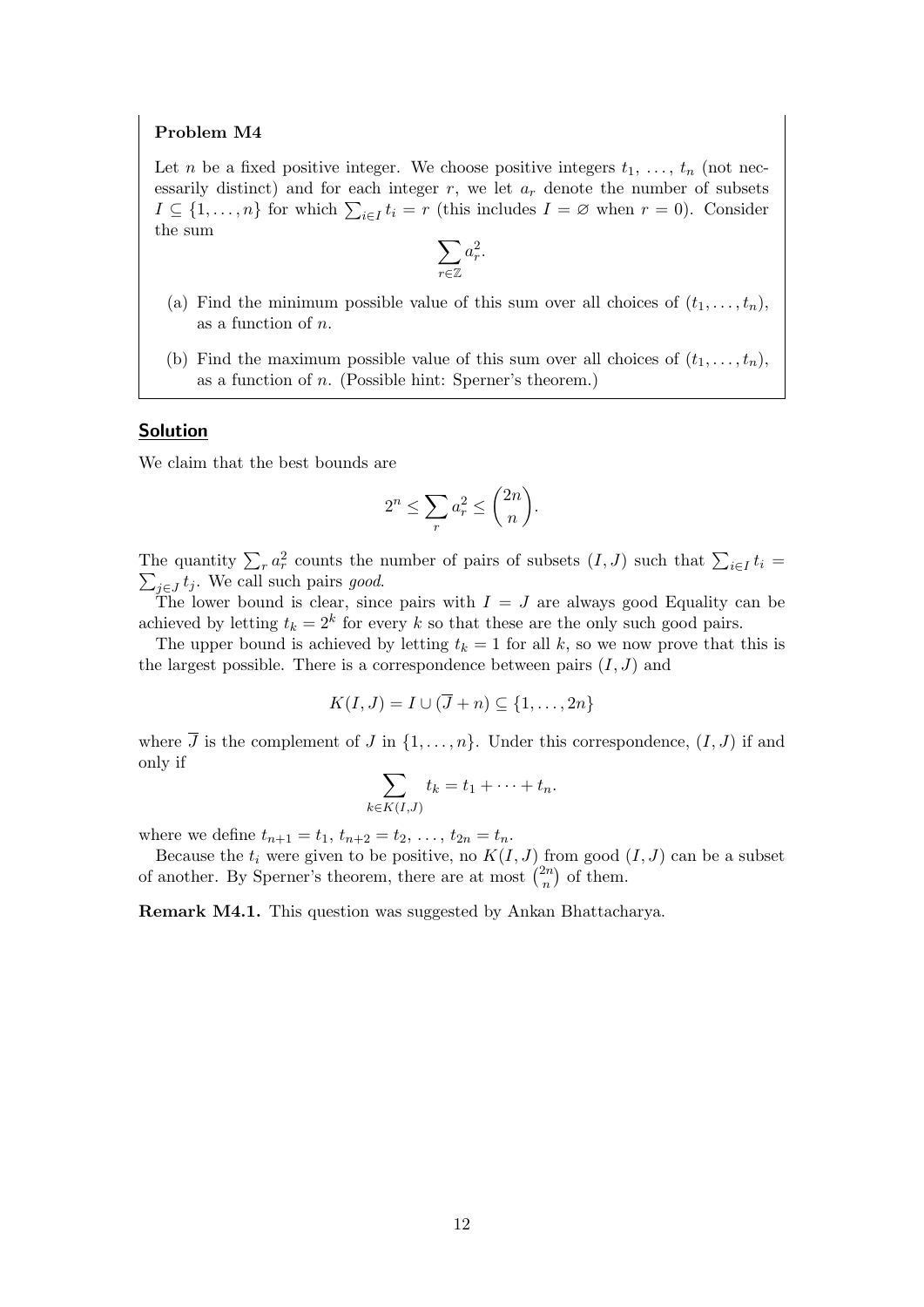Exhibit a function  $s: \mathbb{Z}_{>0} \to \mathbb{Z}$  with the following property: if a and b are positive integers such that  $p = a^2 + b^2$  is an odd prime, then

$$
s(a) \equiv a^{\frac{p-1}{2}} \pmod{p}.
$$

The right-hand side is known as the *Jacobi symbol*  $\left(\frac{a}{n}\right)$  $\frac{a}{p}$ .

## **Solution**

Note  $gcd(a, p) = 1$ . We recognize  $a^{\frac{p-1}{2}} \equiv \left(\frac{a}{p}\right)$  $\left(\frac{a}{p}\right)$  (mod p) as the Legendre symbol, and in fact we claim that

$$
\left(\frac{a}{p}\right) = \begin{cases} +1 & a \equiv 1 \pmod{2} \\ +1 & a \equiv 0 \pmod{4} \\ -1 & a \equiv 2 \pmod{4} \end{cases}
$$

Thus we may take  $s: \mathbb{Z}_{>0} \to \{-1,1\}$  as above.

To prove this identity, we henceforth assume  $p \equiv 1 \pmod{4}$ . Our proof will use extensively the Jacobi symbol and quadratic reciprocity.

First, assume a is odd. Then

$$
\left(\frac{a}{p}\right) = \left(\frac{p}{a}\right) = \left(\frac{a^2 + b^2}{a}\right) = \left(\frac{b^2}{a}\right) = +1.
$$

Next, assume  $a = 2x$  for x odd. Then  $p \equiv 5 \pmod{8}$ , so  $\left(\frac{2}{n}\right)$  $\left(\frac{2}{p}\right) = -1$ . Then

$$
\left(\frac{a}{p}\right) = \left(\frac{2}{p}\right)\left(\frac{x}{p}\right) = -1 \cdot \left(\frac{p}{x}\right) = -1.
$$

Finally, assume  $a = 2^e y$  for  $e \geq 2$ , and y odd. Then  $p \equiv 1 \pmod{8}$ , so  $\left(\frac{2}{r}\right)$  $\left(\frac{2}{p}\right) = 1$ . Then

$$
\left(\frac{a}{p}\right) = \left(\frac{2}{p}\right)^e \left(\frac{y}{p}\right) = \left(\frac{p}{y}\right) = +1.
$$

**Remark M5.1.** Assuming there are infinitely many primes of the form  $a^2 + b^2$  for any fixed  $a > 0$  (which seems almost certainly true, although it is open), then the function s we gave above is the only one.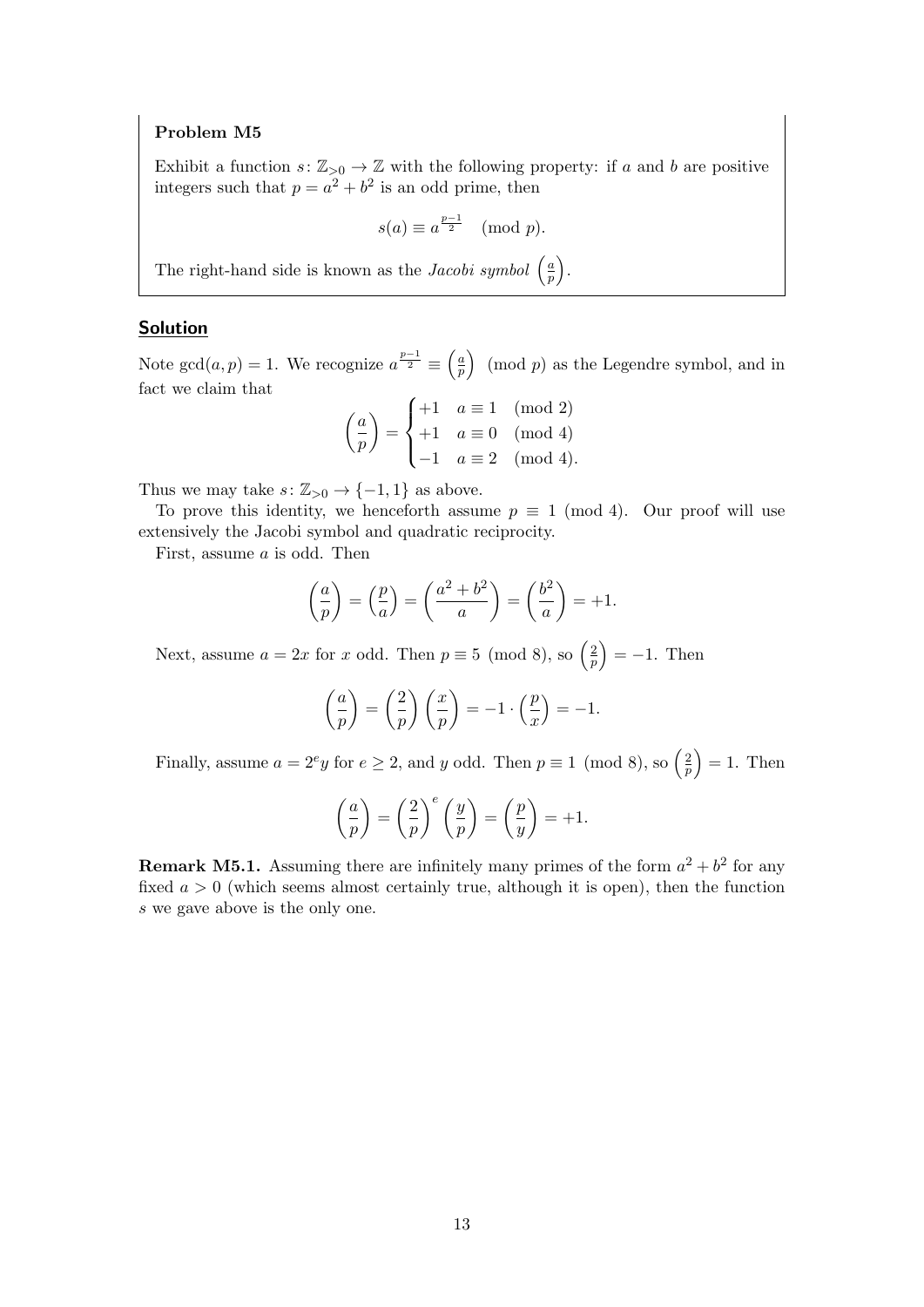Let  $G$  be a nontrivial finite group. We consider automorphisms of  $G$  which do not preserve any nontrivial subgroup of G. (An automorphism preserves a subgroup of G if the image of that subgroup is itself.)

- (a) Determine for which abelian groups  $G$  such an automorphism exists.
- (b) Find the number of such automorphisms for each such G.
- (c) Show that no such automorphisms exist if  $G$  is solvable but not abelian.
- (d) Generalizing (c), prove that no such automorphisms exist if  $G$  is not abelian.

# Solution

We begin by addressing (a), (c), (d) simultaneously.

**Lemma M6.1** (Miklós Schweitzer 1985). Let G be any finite group (not necessarily abelian). No such automorphisms exist at all unless (and only unless)  $G$  is an elementary abelian group, that is,  $G = (\mathbb{Z}/p)^{\oplus n}$ .

*Proof.* Let f be such an automorphism. Note that if f has a nontrivial fixed point, then f fixes the cyclic group generated by that fixed point, consequently  $G$  must be a cyclic group, at which point it is easy to see that  $G$  should be have prime order.

Thus, we may assume henceforth that  $f$  has no nontrivial fixed points. In that case, the map

$$
G \to G
$$
 by  $x \mapsto x^{-1}f(x)$ 

is a bijection, since if  $x^{-1}f(x) = y^{-1}f(y)$  then  $f(yx^{-1}) = yx^{-1}$ .

Now let p be any prime dividing G and let K be a Sylow p-group for G. As  $f(K)$ must be a Sylow  $p$ -group as well, it is conjugate to K and consequently we have

$$
f(K) = xKx^{-1}
$$

for some  $x \in G$ . Now, pick y such that  $f(y)x = y$  (possible by the previous claim); then

$$
f(yKy^{-1}) = (f(y)x)K(f(y)x)^{-1} = yKy^{-1}.
$$

So  $yKy^{-1}$  is a preserved subgroup of G. Consequently,  $yKy^{-1} = G$ , so G is a p-group (i.e. a group whose order is a prime power).

We remark that the p-group G has to be abelian, since the center of a p-group is characteristic and nontrivial. Finally, since the elements of order  $p$  form a nontrivial characteristic subgroup of  $G$  as well, so we conclude that  $G$  is an elementary abelian group.  $\Box$ 

As for  $G = (\mathbb{Z}/p)^{\oplus n}$ , viewing it as a *n*-dimensional vector space over  $\mathbb{Z}/p$ , an automorphism of G is equivalent to a invertible linear transformation  $T$  of  $G$  which has no proper nontrivial T-invariant subspaces. We relate this to the characteristic polynomial in the following way.

**Lemma M6.2.** Let  $T: V \to V$  be a map of finite-dimensional vector spaces. Then T has no proper nontrivial T-invariant subspaces if and only if the characteristic polynomial  $\chi_T$  is irreducible.